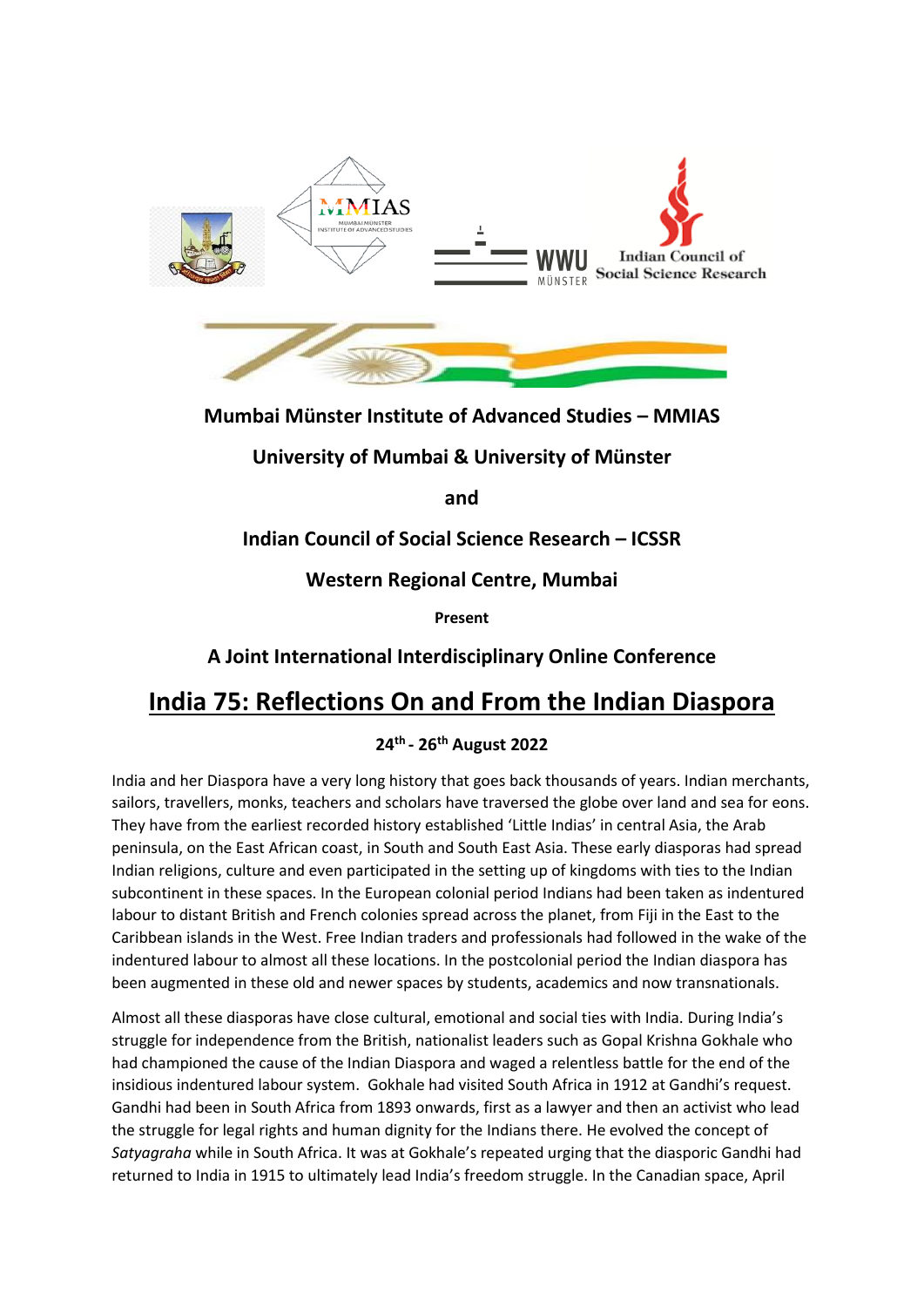1914 was the point in time when the Japanese ship Komagata Maru carrying passengers from British India who were trying to migrate to Canada. The vast majority of the Sikh, Muslim and Hindu passengers were not allowed to disembark in spite of having followed the Canadian authority rule of 'continuous journey'. Only 20 passengers were ultimately allowed to enter Canada and the ship was forced to leave on July 23, 1914. This racist discrimination in Canada's immigration laws is still remembered by the Indo-Canadian diasporics today. When the ship finally returned to India and docked at the Budge Budge harbor near Calcutta, the British Indian police stopped the passengers from disembarking and leaving for their home in Punjab or elsewhere in India, leading to a riot and the death of several passengers. The independent Indian government in 1952 set up a memorial at Budge Budge and it was inaugurated by the then Prime Minister Jawaharlal Nehru, in Canada too ultimately the Provincial British Columbian and Federal Canadian governments have offered full apologies for this incident and memorials have been set up by the state as well as the diasporics.

So the diasporic connection with nationalist India was very strong. When India became independent of British colonial rule on 15<sup>th</sup> August 1947, it was a time of rejoicing for the Indian diaspora spread around the globe. However, in the early years of India's independence while the Indian government spoke against apartheid in South Africa and was one of the few countries that broke off ties with the apartheid government, there was no particular connect with the diaspora. The immediate postcolonial period in India saw migration of Indian doctors and nurses to Britain. They were invited by the British government to augment the newly introduced National Health Service. This first wave of postcolonial diasporics to the U.K. was swelled by the arrival of Indian diasporics from newly independent African states who were either forced out as in Uganda or chose to leave due to feelings of insecurity resulting from the Africanisation policies of these countries. Some of them then further migrated to Canada, USA or Australia from Britain. These are the double and even triple Indian diasporics.

When the first groups of postcolonial Indian students left for academic studies in the UK and USA, they were dubbed as the 'brain drain' and strongly criticized for turning their backs on a developing India to cast in their lot with the rich Western world. It needs to be said here that the majority of these members of the 'brain drain' continued to hold onto their Indian passports and became the NRI (Non-Resident Indian) brigade. Their ties with India were usually very regular and strong. Their children and grandchildren are the second and third generation diasporics with different affiliations both national as well as cultural with India.

The way in which independent India looked at her diasporics/NRIs, changed dramatically in the 1990s and gained a new fillip with the arrival of the new millennium, when India became a part of the global economy. By the early 1990's it must be noted the nature of the diaspora had changed. From the doctors and engineers, through scientists both physical and social, the new millennium diasporics were now mainly computer hardware and software specialists. These were the new 'cyber coolies' who might or might not have stayed on in their new countries to become diasporics. The majority of the cyber migrants are transnationals who stay for limited periods in the new lands and return to India after completion of their contracts.

The role of the Overseas Indian community, the older colonial period diasporics, as well as the newer postcolonial diasporics was highlighted in a positive fashion. The diaspora was now seen as politically, socially and economically beneficial to India. In 2003 the Government of India instituted the Pravasi Bhartiya Divas (PBD) which is celebrated every year on 15 January, this being the date in 1915 when India's most celebrated diasporic, Mohandas Karamchand Gandhi, had returned to India. The PBD is now an occasion for India to recognize its overseas citizens and award them for their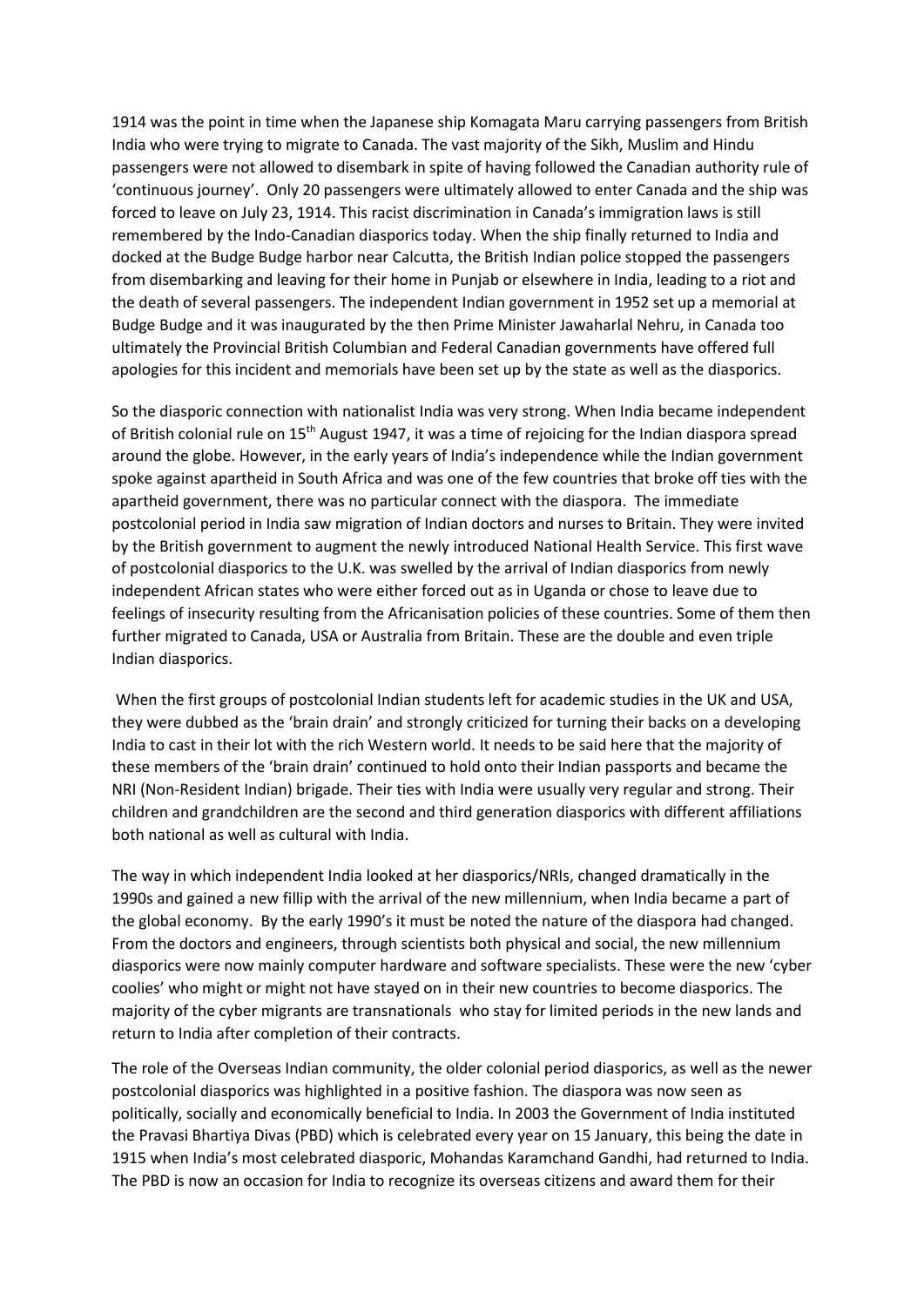achievements. While still stopping short at dual citizenships, India now has the upgraded convenient Overseas Citizen of India (OCI) card that enables diasporics to travel to and fro from their new countries to India without having to each time get a visa. The OCIs also have economic benefits such as ownership of property and foreign direct investments in India.

The Indian Diaspora which includes not just the OCIs but also the Non-Resident Indians NRIs who have permanent residence in foreign countries but retain their Indian passports, is second in sheer numbers only to the Chinese diaspora. More than 25 million Indians live in diaspora in over a 100 countries around the world. Global India recognizes the political and economic value of its huge diaspora to its own development, ties with trading partners and its standing in world bodies.

Yet another strand in the narrative of the Indian Diaspora and its old Homeland is the relationship between the Diaspora the Indian Navy. Independent India has through the outreach of its Navy reached out in different ways to the Indian Diaspora, especially in the littoral states of the Indian Ocean. The Indian Navy's diplomatic and security initiatives and disaster relief operations have benefitted not just the Indian diaspora but all the citizens of these states. This is as yet another aspect of independent India and its diaspora which needs focus and celebration in the 75th year of India's independence.

Independent from 15 August 1947, India is now in the 75<sup>th</sup> year of its free existence. This Jubilee of India's independence is being celebrated in various ways to mark its journey across 7.5 decades. These 75 years have seen India develop from a country impoverished by colonisation to one that is today a regional power and forays into space.

This conference seeks to explore what this 75th anniversary of independent India means to her diaspora and also how the academic discipline of diaspora studies considers the role of the diaspora over the 75 years of India's existence as a free country.

#### Presentations with a focus on 75 years of Indian freedom could be in the following areas:

- Socio-cultural, Economic, Political, Historical Overviews on India at 75
- Responses of the First/Second/later generation Diasporas to India at 75
- Responses of the double and triple Indian diasporics to India at 75
- Diaspora and Global India
- Economic Impact of the Diaspora on India
- The Influence of the Indian Diaspora on the Global Image of India
- Scientific Contributions of the Diaspora
- Literary and Cinematic Contributions of the Diaspora
- Diaspora and International and Indian Laws
- Sociological Aspects of the Diaspora
- The Indian Diaspora and the Indian Navy
- The Indian Diaspora in Africa
- The Postcolonial Indian Diaspora in the USA
- The Indian Diaspora in Europe
- Colonial and Postcolonial Indian Diaspora in Canada
- Postcolonial Indian Diaspora in Australia and New Zealand
- The Indian Diaspora in the Caribbean Islands
- The Diaspora in South East Asia